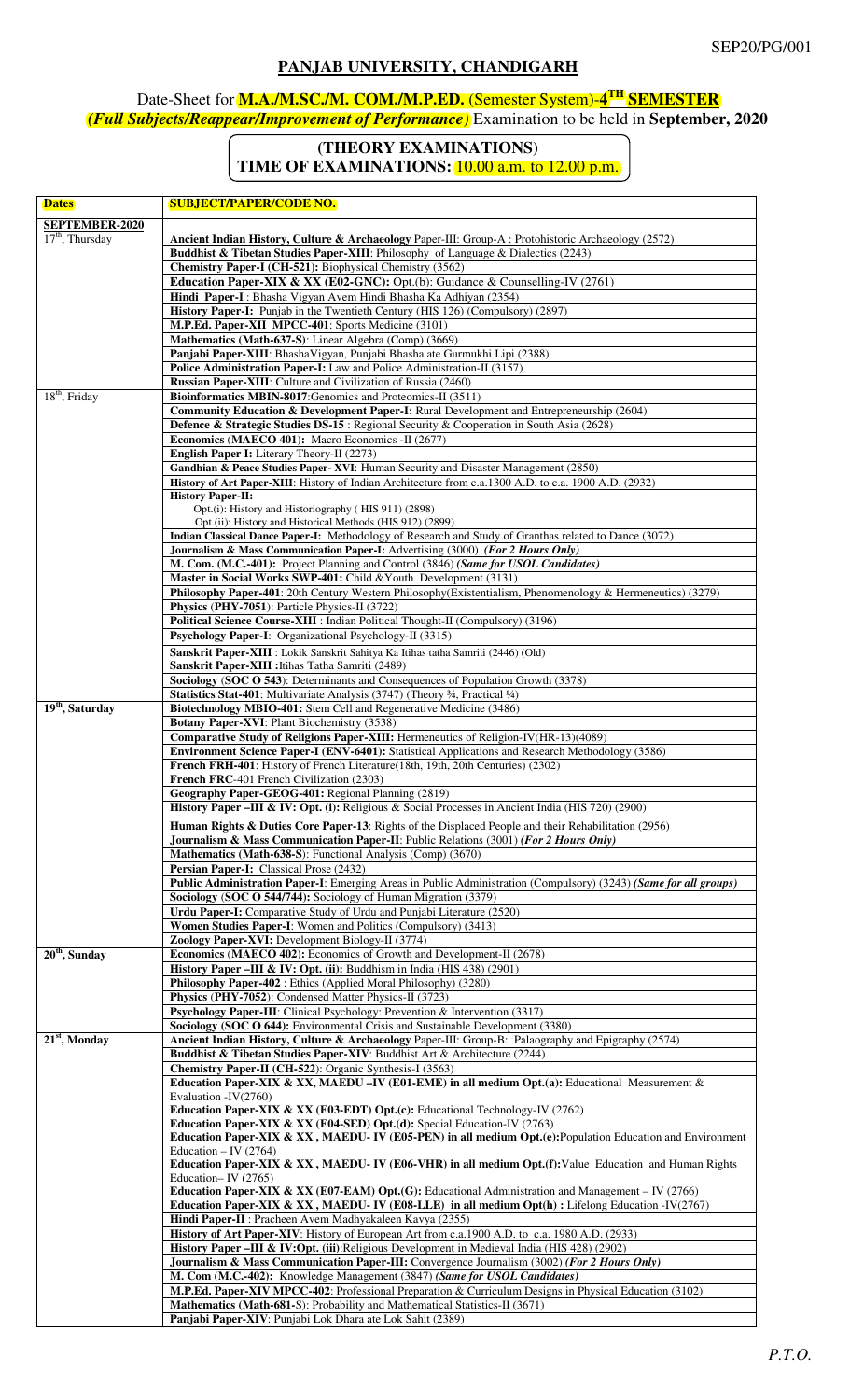| <b>Dates</b>       | <b>SUBJECT/PAPER/CODE NO.</b>                                                                                                                                |
|--------------------|--------------------------------------------------------------------------------------------------------------------------------------------------------------|
| $21st$ , Monday    | <b>Public Administration Paper-II:</b>                                                                                                                       |
|                    | Group-A: Education Policy and Administration (Compulsory) (3244)                                                                                             |
|                    | <b>Group-B:</b> Public Enterprises Management (Compulsory) (3249)                                                                                            |
|                    | <b>Group-C:</b> Labour Laws (Compulsory) (3253)                                                                                                              |
|                    | Group-D:Techniques of Administrative Improvement (Compulsory) (3256)                                                                                         |
|                    | <b>Russian Paper-XIV</b> : Modern Russian Language (Syntax) (2461)                                                                                           |
| $22nd$ , Tuesday   | Bioinformatics MBIN-8018: Molecular Modeling and Pharmacoinformatics (3512)                                                                                  |
|                    | Community Education & Development Paper-II: Human Rights & Duties (2605)                                                                                     |
|                    | Defence & Strategic Studies DS-16 : Defence Economics (2629)                                                                                                 |
|                    | Economics (MAECO 403& 404) Opt.(i): Economics of Agriculture-II (2679)                                                                                       |
|                    | <b>English Paper-II:</b> Indian Writing in Translation (2274)                                                                                                |
|                    | Gandhian & Peace Studies Paper-XVII: Social Work & Social Problems in India (2851)                                                                           |
|                    | <b>Indian Classical Dance: Paper-II</b> : Dance Education and Principles of Stage Performance (3073)                                                         |
|                    | <b>Journalism &amp; Mass Communication Paper-IV</b> : Computer – Mediated Communication (3003) (For 2 Hours Only)                                            |
|                    | Master in Social Works SWP-402: Poverty, Slums & Urban Development (3132)                                                                                    |
|                    | Philosophy Paper-403 : Social and Political Philosophy (Major Theories in Social and Political Philosophy) (3281)                                            |
|                    | Physics (PHY-7053): Experimental Techniques in Nuclear Particle Physics (3724)                                                                               |
|                    | Political Science Course-XIV: Foreign Policy of India (Compulsory) (3197)                                                                                    |
|                    | Psychology Paper-IV: Sports Psychology-II (3318)                                                                                                             |
|                    | Sanskrit Paper-XIV: Gadh Tatha Anuvaad (2447) (Old)                                                                                                          |
|                    | <b>Sanskrit Paper-XIV:</b>                                                                                                                                   |
|                    | Group-I Ved) Paper-XIV Upnishad Tatha Bhashya Bhumika (2490)                                                                                                 |
|                    | Group II Sahitya Paper-XIV Kavya Shastar(2493)                                                                                                               |
|                    | Group III Vyakaran Paper-XIV krit, Samas Tatha Tadvit (2496)                                                                                                 |
|                    | Group IV Darshan Paper-XIV Bhartiya Avem Pashchatya Darshan (2499)                                                                                           |
|                    | Sociology (SOC O 645): Entrepreneurship and Development (3381)                                                                                               |
|                    | <b>Statistics Stat-402:</b> Design & Analysis of Experiments (3748) (Theory $\frac{3}{4}$ , Practical $\frac{1}{4}$ )                                        |
| $23rd$ , Wednesday | Biotechnology MBIO-402: Drug Designing and Drug Delivery (3487)                                                                                              |
|                    | Botany Paper-XVII: Forestry (3539)                                                                                                                           |
|                    | Comparative Study of Religions Paper-XIV: Christianity(CHR-14)(4090)                                                                                         |
|                    | <b>Environment Science Paper-II (ENV-6402):</b> Environmental Biotechnology (3587)                                                                           |
|                    | French FRP-402 : French Poetry(20th Century) (2304)                                                                                                          |
|                    | Geography Paper-III- GEOG-403: Quantitative Methods in Geography (Theory) (2820)                                                                             |
|                    | Human Rights & Duties Core Paper-14: Human Rights and Criminal Justice System (2957)                                                                         |
|                    | Journalism & Mass Communication Paper-V: Inter-cultural Communication (3004) (For 2 Hours Only)                                                              |
|                    | M. Com (M.C.-403): Business Ethics and Corporate Governance (3848) (Same for USOL Candidates)                                                                |
|                    | M.P.Ed Paper-XVI MPEC 402: Dissertation (3105)                                                                                                               |
|                    | Mathematics (Math-692-S): Computational Techniques-II (3672)                                                                                                 |
|                    | <b>Music (Instrumental) Paper-I:</b> Music Education and Study of Granths (3024)                                                                             |
|                    | Persian Paper-II: Classical Poetry (2433)                                                                                                                    |
|                    | Psychology Paper-V: Applied Counselling Specialities in Practice of Counselling (3319)                                                                       |
|                    | Psychology Paper-VI: Applied Counselling: Educational & Career Counseling (3320)                                                                             |
|                    | <b>Public Administration Paper-III:</b>                                                                                                                      |
|                    | Group-A: People's Empowerment and Urban Governance (Compulsory) (3245)                                                                                       |
|                    | Group-B: Marketing Management (3250)                                                                                                                         |
|                    | Group-C: Organizational Psychology (Compulsory) (3254) (Same for Group D)                                                                                    |
|                    | Punjabi (Hons.) Paper-XXIII: Bhai Vir Singh Kavi Diragh Adhyan (2409)                                                                                        |
|                    | Sociology (SOC O 743): Cities, Urban Planning and Development (3382)                                                                                         |
|                    | Sociology (SOC O 943): Political Sociology (3387)                                                                                                            |
|                    | Sociology (SOC O 944): Sociology of Marginalized Communities (3388)                                                                                          |
|                    | Urdu Paper-II: Lisaniyat (2521)                                                                                                                              |
|                    | Women Studies Paper-II: Women and Law-II (Compulsory) (3414)                                                                                                 |
|                    | Zoology Paper-XVII: Advances in Parasitology (3775)                                                                                                          |
| $24th$ , Thursday  | Ancient Indian History, Culture & Archaeology Paper-IV: Group-A : Techniques of Archaeological Excavation<br>Recording and Early historic Archaeology (2573) |
|                    | Buddhist & Tibetan Studies Paper-XV: Buddhism in Tibet (2245)                                                                                                |
|                    | Chemistry Paper-III (CH-523): Chemistry of Natural Products (3564)                                                                                           |
|                    | Economics (MAECO 403 & 404) Opt.(ii): Economics of Industry-II (2680)                                                                                        |
|                    | Education Paper-XVI (C01-HCE): History and Contemporary Issues of Indian Education-IV (2758)                                                                 |
|                    | <b>Hindi Paper-III</b>                                                                                                                                       |
|                    | Opt.(i) Tulsi Dass Ke Sahitya Ka Adhiyayan (2356)                                                                                                            |
|                    | Opt.(ii): Surdas Avem Anyakrishan Bhagat Kavi (2357)                                                                                                         |
|                    | Opt.(iii): Hindi Upniyas (2358)                                                                                                                              |
|                    |                                                                                                                                                              |
|                    | Opt.(iv): Hindi Natak (2359)                                                                                                                                 |
|                    | Opt.(v): Vyabharik Hindi Paterkarita (2360)                                                                                                                  |
|                    | <b>History of Art Paper-XV:</b> History of Indian Art in the $19th$ & $20th$ Centuries (2934)                                                                |
|                    | History Paper -III & IV Opt. (iv): Islamic Traditions of Medieval India (HIS 426) (2903)                                                                     |
|                    | Journalism & Mass Communication Paper-VI: Advertising Copy Writing: Theories of Hopkins and Ogilvy (3005)                                                    |
|                    | (For 2 Hours Only)                                                                                                                                           |
|                    | Master in Social Works SWP-403: Healthcare and Social Work (3133)<br>Panjabi Paper-XV: /                                                                     |
|                    | Opt.(i): Adhunik Punjabi Kavita-II (2390)                                                                                                                    |
|                    | Opt.(ii): Adhunik Virtantak Punjabi Kavita-II (2391)                                                                                                         |
|                    | Philosophy Paper-404 : Philosophy of Religion Part-II (3282)                                                                                                 |
|                    | Physics (PHY-7054): Fibre Optics and Non-Linear Optics (3725)                                                                                                |
|                    | Police Administration Paper-III: International Law and Police Administration (3159)                                                                          |
|                    | Psychology Paper-IX: Health Psychology-II (3323)                                                                                                             |
|                    | Psychology Paper-VII: Life Span Developmental Psychology-II (3321)                                                                                           |
|                    | Russian Paper-XV: 20 <sup>th</sup> Century Russian Literature (2462)                                                                                         |
|                    | Sociology (SOC O 843): Family Dynamics in Contemporary India (3383)                                                                                          |
| $25th$ , Friday    | Bioinformatics MBIN-8019: Informatics in Biodiversity & Bioethics (3513)                                                                                     |
|                    | Community Education & Development Paper-III: Panchayati Raj System in India (2606)                                                                           |
|                    | Defence & Strategic Studies DS-17: Area Study Pakistan (2630)                                                                                                |
|                    | <b>English Paper III:</b>                                                                                                                                    |
|                    | Opt.(i) Post Colonial Studies -II (2275)                                                                                                                     |
|                    | Opt.(ii) Linguistics-II (2276)                                                                                                                               |
|                    | Opt.(iii) American Literature-II (2277)                                                                                                                      |
|                    | Opt.(iv) Indian Literary Criticism and Theory-II (2278)                                                                                                      |
|                    | Gandhian & Peace Studies Paper-XVIII: Gandhi, Rural Development & Panchayati Raj in India (2852)                                                             |
|                    | <b>History</b> Paper –III & IV Opt. (v): Dalit Movement in Modern India (HIS 471) (2904)                                                                     |
|                    | Indian Theatre Paper-XIII: Dramatic Literature (Theory) (2975)                                                                                               |
|                    |                                                                                                                                                              |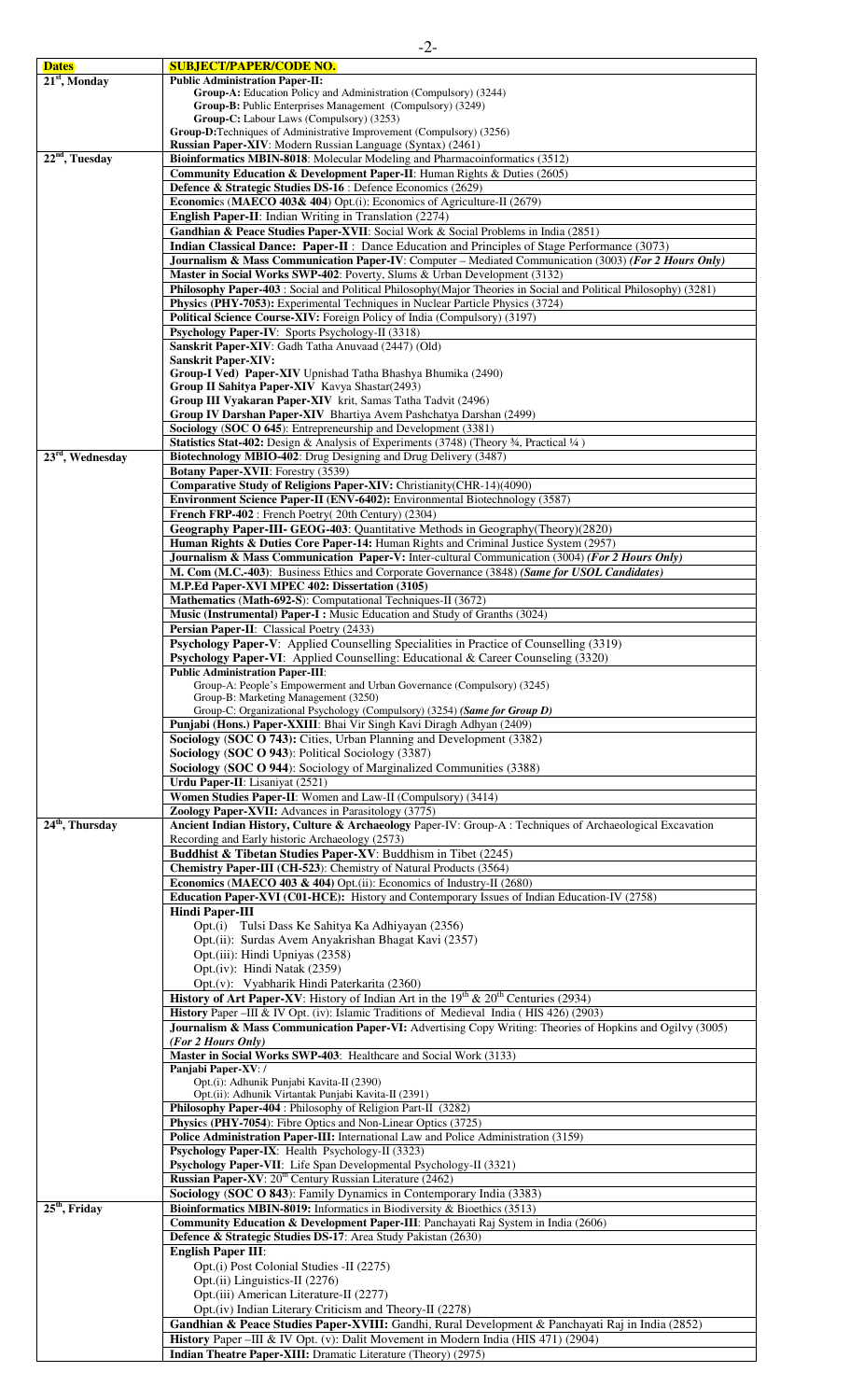| <b>Dates</b>                | <b>SUBJECT/PAPER/CODE NO.</b>                                                                                |
|-----------------------------|--------------------------------------------------------------------------------------------------------------|
| $25th$ , Friday             | Journalism & Mass Communication Paper-VII: Corporate Communication (3006) (For 2 Hours Only)                 |
|                             | M. Com                                                                                                       |
|                             | M.C.-405: Services Marketing (3850)                                                                          |
|                             | M.C.-408: Training and Development (3853)                                                                    |
|                             | M.C.-411: Global Financial Management (3856)<br>(Same for USOL Candidates)                                   |
|                             | M.C.-414: Security Analysis and Portfolio Management (3859)                                                  |
|                             |                                                                                                              |
|                             | M.C.-417: Economics of Services (3862)                                                                       |
|                             | <b>M.C.-420</b> : Risk Management (3865)                                                                     |
|                             | M. P.Ed. Paper-XV MPCC-403: Theory Track and Field-II (3103)                                                 |
|                             | Mathematics (Math-693-S): Differential Geometry-II (3673)                                                    |
|                             | Music (Tabla) Paper-I: Survey of Theoretical Aspects of Tala with reference to Gyan, Vadan and Nritya (3056) |
|                             | <b>Political Science Course-XV:</b>                                                                          |
|                             | Option(a): Parties and Electoral Politics in India (3198)                                                    |
|                             |                                                                                                              |
|                             | Option(b): State Politics in India (3199)                                                                    |
|                             | Option (c): Decentralized Governance and Local level Institutions in India (3200)                            |
|                             | Option(d): Political Sociology with special reference to India (3201)                                        |
|                             | Option(e): Representing "India" Geopolitical Imaginations (3202)                                             |
|                             | Option(f): Dalit Movement & Issues in India (3203)                                                           |
|                             | Psychology Paper-VIII: Child Psychopathology-II (3322)                                                       |
|                             |                                                                                                              |
|                             | Psychology Paper-II : Industrial Psychology (3316)                                                           |
|                             | <b>Public Administration Paper-IV:</b>                                                                       |
|                             | Group-A: Police Administration (3246)                                                                        |
|                             | Group-B: Industrial Relations (3251) (Same for Group- C & D)                                                 |
|                             | <b>Sanskrit Paper-XV:</b>                                                                                    |
|                             | Group-I: Vedik Sanhita (2491)                                                                                |
|                             | Group-II: Kavya Shastra (4115) (Old)                                                                         |
|                             |                                                                                                              |
|                             | Group-III: Vyakaran Prakriya (2497)                                                                          |
|                             | Group-IV: Yog Darshan (4116) (Old)                                                                           |
|                             | Group II Sahitya Paper-XV Sanskrit Mahakavya (2494)                                                          |
|                             | Sociology (SOC O 844): Gender & Development (3384)                                                           |
| 26 <sup>th</sup> , Saturday | Biotechnology MBIO-403: Intellectual Property Rights and Biosafety and Bioethics (3488)                      |
|                             |                                                                                                              |
|                             | <b>Botany Paper-XVIII:</b> Genetics & Plant Breeding (3540)                                                  |
|                             | Comparative Study of Religions Paper-XV: Study of Sikh Religion-IV(SSR-15)(4091)                             |
|                             | Economics (MAECO 403&404): Opt.(iii): Mathematical Economics (2681)                                          |
|                             | Environment Science Paper-III (ENV-6403): Remote Sensing and GIS in Environmental Studies (3588)             |
|                             |                                                                                                              |
|                             | Fine Arts Paper-XIII: History of Modern Movements in Art in Europe & U.S.A. (2782)                           |
|                             | French FRF-403 : French /Francophone Novel (20th Century) (2305)                                             |
|                             | <b>Geography Paper-GEOG-404:</b>                                                                             |
|                             | Opt.(i): Urban Geography (2821)                                                                              |
|                             | Opt.(ii): Geography of Food Security (2822)                                                                  |
|                             | Opt.(iii): Qualitative Research Methods in Geography) (2823)                                                 |
|                             | Opt.(iv): Climate Change and Earth System (2824)                                                             |
|                             | Governance & Leadership: Paper-I: Gender Equality and Human Rights (4113)                                    |
|                             | History of Art Paper-XVI: Comparative Approaches to Art (2935)                                               |
|                             |                                                                                                              |
|                             | History Paper - III & IV Opt. (vi): Working Class Movements in Modern India (HIS 731) (2905)                 |
|                             | Human Rights & Duties Core Paper-16:                                                                         |
|                             | II(a): Minorities, Human Rights & Duties (2958)                                                              |
|                             | II(b): Human Rights Advocacy Skills (2959)                                                                   |
|                             |                                                                                                              |
|                             | $II(c): People' Rights to Self Determination (2960)$                                                         |
|                             | Journalism & Mass Communication Paper-VIII: Mobile and Social Media Journalism (3007) (For 2 Hours           |
|                             | Only)                                                                                                        |
|                             | Master in Social Works SWP-404: Persons with Disabilities & Social Work (3134)                               |
|                             | Mathematics (Math-694-S): Elasticity -II (3674)                                                              |
|                             | Music (Instrumental) Paper-II : Information Technology and Principles of Stage Performance (3025)            |
|                             |                                                                                                              |
|                             | <b>Persian Paper-III:</b>                                                                                    |
|                             | Opt.(i): Philology and Prosody (2434)                                                                        |
|                             | Opt.(ii): Mystical Literature and Mystical Poetry (2435)                                                     |
|                             | Opt.(iii): Literary Criticism (2436)                                                                         |
|                             | Opt.(iv): (a) Elementary Arabic (2437)                                                                       |
|                             | (b) Sanskrit (2438)                                                                                          |
|                             | Philosophy Paper-405: Aesthetics: Indian & Western (Part-II) (3283)                                          |
|                             | Physics (PHY-7055): Non-Linear Dynamics (3726)                                                               |
|                             | Psychology Paper X Para Psychology (3324)                                                                    |
|                             |                                                                                                              |
|                             | Punjabi (Hons.) Paper-XXIV: Parvasi Punjabi Sahitya (2410)                                                   |
|                             | Sociology (SOC O 941): Fundamentals of Industrial Sociology (3385)                                           |
|                             | Urdu Paper-III: Essay (2522)                                                                                 |
|                             | Women Studies Paper-III & IV Opt.(i): Women and Work (3415)                                                  |
|                             |                                                                                                              |
|                             | Zoology Paper-XVIII: Advances in Fish and Fisheries (3776)                                                   |
| $27th$ , Sunday             | Ancient Indian History, Culture & Archaeology Paper-IV: Group-B : Indian Numismatics (2575)                  |
|                             | Buddhist & Tibetan Studies Paper-XVI: Buddhism in Translation (2246)                                         |
|                             | Chemistry Paper-IV (CH-524): Photo Chemistry and Solid State Chemistry (3565)                                |
|                             | Disaster Management DM-13: Role of International Agencies in Disaster Management (2652)                      |
|                             | Economics (MAECO 403& 404):                                                                                  |
|                             |                                                                                                              |
|                             | <b>Opt.</b> (iv) (a): Economics of Money & Banking (2682)                                                    |
|                             | <b>OR</b>                                                                                                    |
|                             | Opt. (iv) (b): Economics of Financial Markets & Institutions (2683)                                          |
|                             | Education Paper-XVII (C02-CRD): Curriculum Development-IV (2759)                                             |
|                             | Hindi Paper-IV: Bharitya Sahitya (2361)                                                                      |
|                             |                                                                                                              |
|                             | History Paper - III & IV Opt. (vii): Peasant Movements in Modern India (HIS 467) (2906)                      |
|                             | Journalism & Mass Communication Paper-IX: Media Literacy (3008) (For 2 Hours Only)                           |
|                             | M. Com:                                                                                                      |
|                             | M.C.-406: Consumer Behaviour (3851)                                                                          |
|                             | M.C.-409: Compensation Management (3854)                                                                     |
|                             | M.C.-412: International Marketing Management (3857)<br>(Same for USOL Candidates)                            |
|                             | M.C.-415: Advanced Auditing (3860)                                                                           |
|                             | M.C.-418: World Trading System (3863)                                                                        |
|                             | M.C.-421: Actuarial Sciences (3866)                                                                          |
|                             | M.P.Ed Paper-XVI MPEC 401: Health, Physical Fitness, Wellness & Sports Nutrition (3104)                      |
|                             |                                                                                                              |
|                             | Mathematics (Math-695-S): Integral Transforms and Their Applications (3675)                                  |

**Music (Vocal) Paper-I** : Music Education and Study of Granths (3040)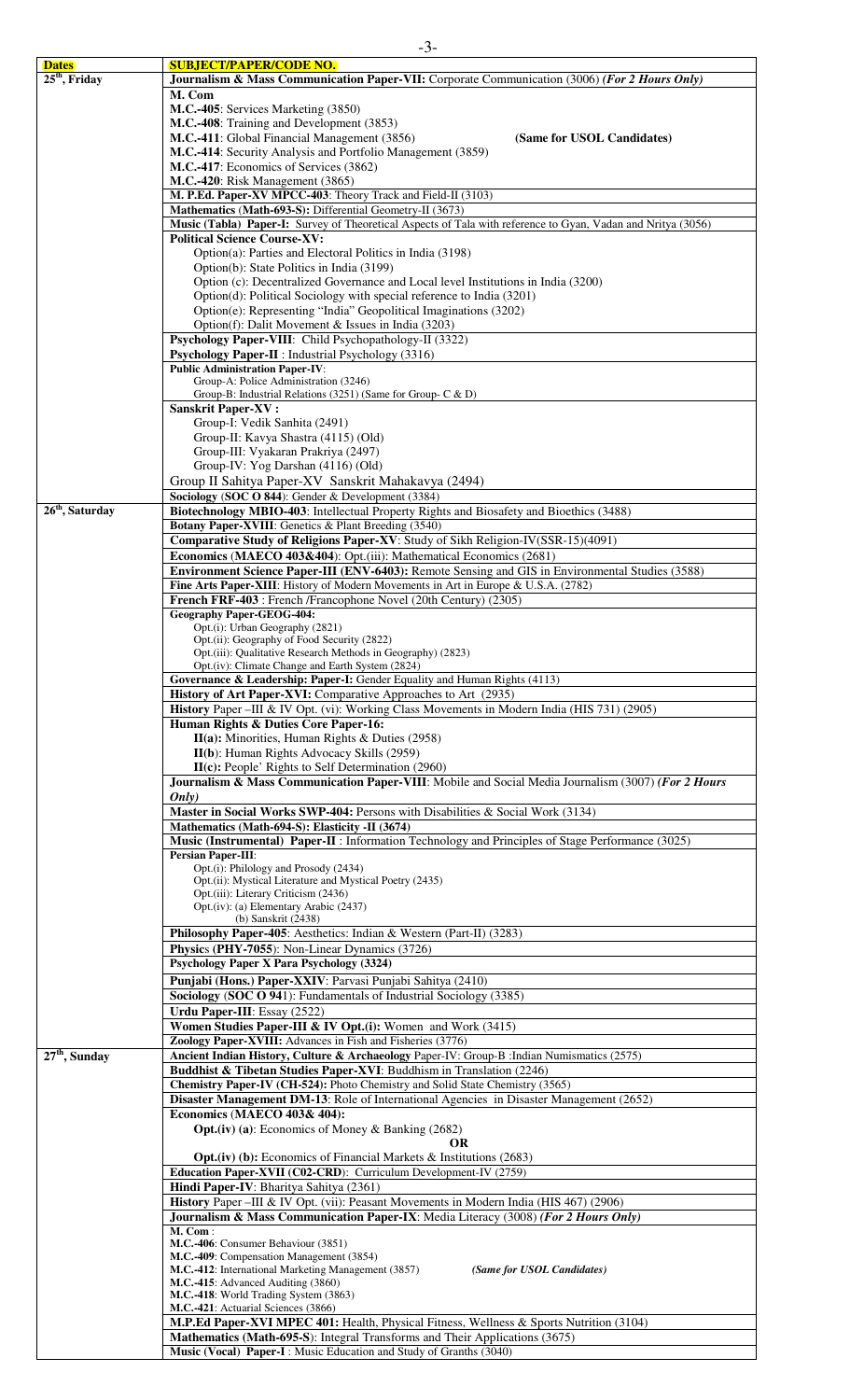| <b>Dates</b>              | <b>SUBJECT/PAPER/CODE NO.</b>                                                                               |
|---------------------------|-------------------------------------------------------------------------------------------------------------|
| $27th$ , Sunday           | Panjabi Paper-XVI:                                                                                          |
|                           | Opt.(i): Punjabi Natak Ate Rangmanch da Adhiyan-II (2392)                                                   |
|                           | Opt.(ii): Punjabi Vich Anuvadit Vishav Natak-II (2393)                                                      |
|                           | Opt.(iii): Punjabi Vartak Da Adhiyan (2394)                                                                 |
|                           | Philosophy Paper-406: Philosophy of History & Culture (Philosophy of Culture or Modern Indian Thoughts)     |
|                           | (3284)                                                                                                      |
|                           | Physics (PHY-7056): Particle Accelerator Physics (3727)                                                     |
|                           | Police Administration Paper-IV: Indian Political and Administrative Systems (3160)                          |
|                           | <b>Public Administration Paper-V:</b>                                                                       |
|                           | Group-A: International Administration (3247)                                                                |
|                           | Group-B: Project Management (Compulsory) (Same for Group D) (3252)                                          |
|                           | Group-C: Labour Policy and Administration (3255)                                                            |
|                           | <b>Russian Paper-XVI:</b> Methodology of Teaching of Russian Language (2463)                                |
|                           | Sociology (SOC O 942): Social Problems (3386)                                                               |
| 28 <sup>th</sup> , Monday | Bioinformatics MBIN-8020: Expression Bioinformatics (3514)                                                  |
|                           |                                                                                                             |
|                           | <b>Community Education &amp; Development Paper-IV:</b> Environmental Education & Disaster Management (2607) |
|                           | Defence & Strategic Studies:                                                                                |
|                           | <b>DS-18</b> : Major Conflicts in Post World War-II Era (2631)                                              |
|                           | DS-19: Non-Traditional Dimensions of India's Security (2632)                                                |
|                           | <b>DS-20:</b> Internal Security Challenges of India (2633)                                                  |
|                           | <b>English Paper IV:</b>                                                                                    |
|                           | Opt.(i) Cultural Studies -II (2279)                                                                         |
|                           | Opt.(ii) Applied Linguistics-II (2280)                                                                      |
|                           | Opt.(iii) World Drama in Translation (2281)                                                                 |
|                           | Opt.(iv) Shakespeare-II (2282)                                                                              |
|                           | Gandhian & Peace Studies Paper-XX: Gandhi, Human Rights and Duties (2853)                                   |
|                           | Indian Theatre Paper-XIV: Theatre Architecture (Theory) (2976)                                              |
|                           | Master in Social Works SWP-405: Population and Environment (3135)                                           |
|                           | <b>Music (Tabla) Paper-II:</b> Tabla Education and Principles of Stage Performance (3057)                   |
|                           | <b>Political Science Course-XVI:</b>                                                                        |
|                           | Option(a): Feminist Political Theory (3204)                                                                 |
|                           | Option(b): Major Themes in Recent Political Philosophy (3205)                                               |
|                           | Option(c) Readings in the Philosophy of Resistance and Liberation (3206)                                    |
|                           | Option(d): Contemporary Debates in the 20th Century Marxism (3207)                                          |
|                           | $Option(e)$ : Introducing Federalism (3208)                                                                 |
|                           | Option(f): Public International Law-II (3209)                                                               |
|                           | Psychology Paper-XI: Positive Psychology-II (3325)                                                          |
|                           | Sanskrit Paper-XVI : (Old)                                                                                  |
|                           | Group-I: Vedang (2458)                                                                                      |
|                           | Group-II: Sanskrit Kavya (2459)                                                                             |
|                           | Group-III: Vakyapadhiya Darshan (2470)                                                                      |
|                           | Group-IV: Nayay Vaishashik (2471)                                                                           |
|                           | Group II Sahitya Paper-XVI Sanskrit Geetikavya(2495)                                                        |
|                           | Sociology (SOC O 946): Media & Culture (3389)                                                               |
|                           | Statistics Stat-404: Stochastic Processes (M. 12) (3746)                                                    |
|                           |                                                                                                             |
| $29th$ , Tuesday          | Women Studies Paper-III & IV Opt.(ii): Women and Health (3416)                                              |
|                           | Botany Paper-XIX: Plant Resource Utilization and Conservation (3541)                                        |
|                           | Comparative Study of Religions Paper-XVI: Religion in Modern India-IV(RMI-16)(4092)                         |
|                           | Economics (MAECO 403 & 404) Opt.(v): Advanced Econometrics $(2684)$                                         |
|                           | Fine Arts Paper-XIV: History of Modern Movements in Art in India (2783)                                     |
|                           | French FRM-404 : Methodology of Teaching French as a Foreign Language (Part-II) (2306)                      |
|                           | Governance & Leadership: Paper-II: Citizenship (4114)                                                       |
|                           | History Paper -III & IV Opt. (viii): Socio-Religious Reform Movements in Modern India (HIS 418) (2907)      |
|                           | <b>Journalism &amp; Mass Communication Paper-X:</b> Communication Skills(3009) (For 2 Hours Only)           |
|                           | M. Com M.C.-404: Advertising and Sales Management (3849)                                                    |
|                           | M. Com M.C.-407: Organisational Change and Development (3852)                                               |
|                           | M. Com M.C.-410: International Business Environment (3855)<br>(Same for USOL Candidates)                    |
|                           | M. Com M.C.-413: Advanced Corporate Accounting (3858)                                                       |
|                           | M. Com M.C.-416: Macro Economic Analysis and Policy (3861)                                                  |
|                           | M. Com M.C.-419: Bank Legislation (3864)                                                                    |
|                           |                                                                                                             |
|                           | Mathematics (Math-696-S): Fluid Mechanics-II (3676)                                                         |
|                           | Music (Vocal) Paper-II: Information Technology and Principles of State Performance (3041)                   |
|                           | Persian Paper-IV: Essay (2439)                                                                              |
|                           | Philosophy Paper-407: Philosophy of Science (3285)                                                          |
|                           | Physics (PHY-7057): Analytical Technuques for Materials (3728)                                              |
|                           | Police Administration Paper-V: Private Security Management (3161)                                           |
|                           | Psychology Paper XII Media Psychology-II (3326)                                                             |
|                           | Public Administration Paper-VI: Information Technology & Computer Applications in Public Administration     |
|                           | (Compulsory) (3257) (Same for all groups)                                                                   |
|                           |                                                                                                             |
|                           | Sociology (SOC R 440): Perspectives on Indian Society (3377)                                                |
|                           | Urdu Paper-IV: Print Media and Mass Media (Radio and T.V.) (2523)                                           |
|                           | Zoology Paper-XIX: Environmental Biology & Wild Life (3777)                                                 |
| $30th$ Wednesday          | History Paper -III & IV: Opt. (ix): History of Caste and Caste Politics in Modern India (HIS 462) (2908)    |
|                           | Master in Social Works SWP-544: Community Health (3128)                                                     |
|                           | Mathematics (Math-698-S): Non-Linear Programming (3677)                                                     |
|                           | Psychology Paper-XIII: Research Methodology & Statistics-II (Compulsory) (3327)                             |
|                           | Public Administration Paper-VII: Ethics in Public Administrations (3248) (Same for all groups)              |
|                           |                                                                                                             |
|                           | Women Studies Paper-III & IV Opt.(iii): Women and media(3417)                                               |